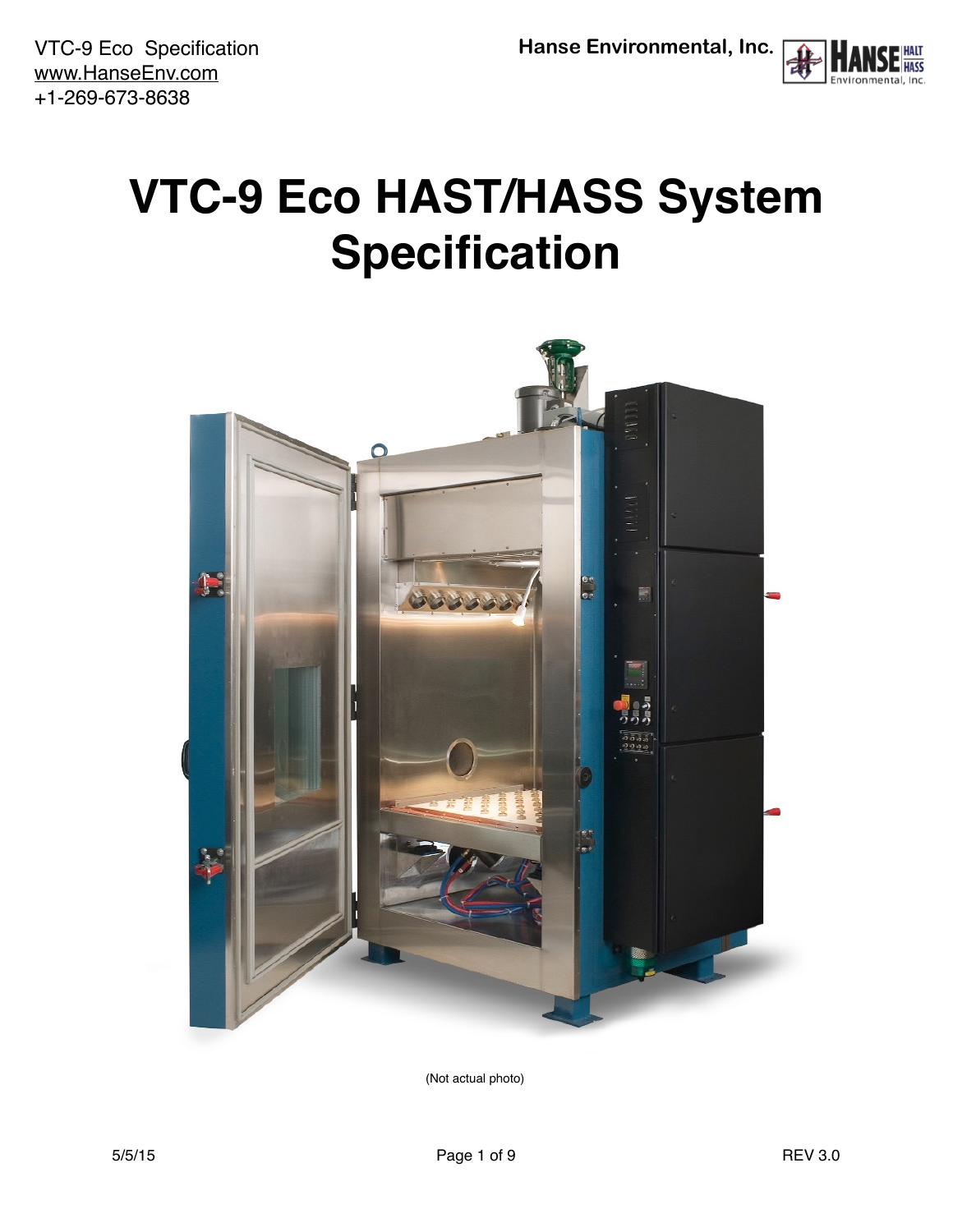

| VTC-9 Eco HAST/HASS System Specification |  |
|------------------------------------------|--|
|                                          |  |
|                                          |  |
|                                          |  |
|                                          |  |
|                                          |  |
|                                          |  |
|                                          |  |
|                                          |  |
|                                          |  |
|                                          |  |
|                                          |  |
|                                          |  |
|                                          |  |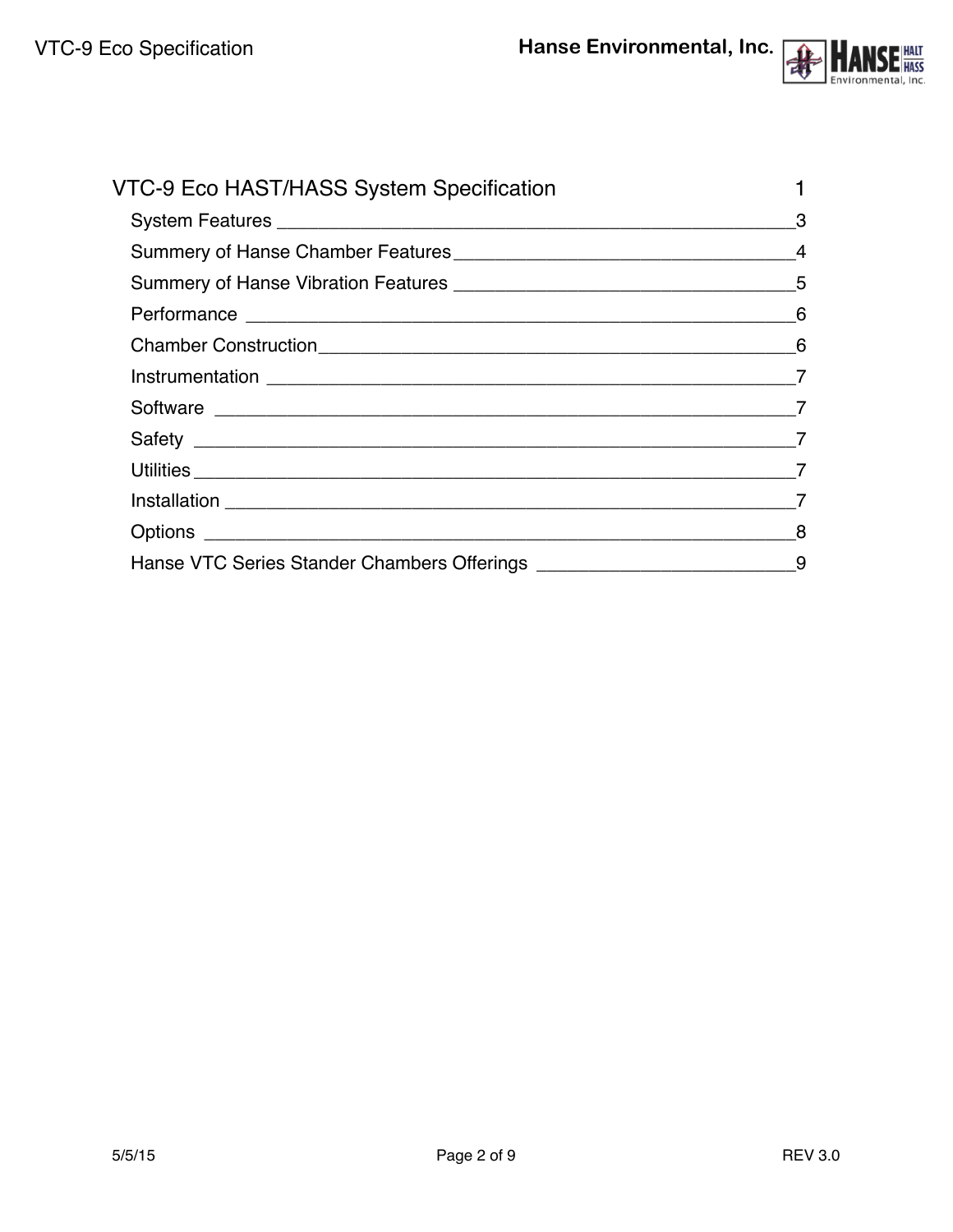

# <span id="page-2-0"></span>**System Features**

#### **HALT/HASS Chamber:**

Up to100 Grms with markedly improved Air Consumption/Grms. **U.S. Patentend.**

This new and improved system is based on15 years of continuous development and combines rapid thermal cycling of products under test with six-degree-of freedom (6DoF), singularly, or in combination.

### **High Rate™ Liquid Nitrogen Cooling System:**

3 Phase Solid-State Infitrol™ proportional control of balanced electric heaters wire balanced system.

#### **HighRate™ Liquid Nitrogen Cooling System:**

Direct atomization in control plenum, proportional control and redundant ball safety valve.

#### **Adjustable Air Flow Plenum:**

For directing airflow to product. Total of sixteen (16) 3" dia. (75mm) ports. Eight (8) on each side of chamber for distributed airflow to product

#### **Vibration Table and Vibrators:**

- Vibration Table with ceramic surface thermally insulates table surface from vibration table base for improved temperature cycling and vibrator life.
- Vibration enhancing mounting standoffs for improved vibration energy transfer and air circulation under test specimen.
- LubeMist™ lubricated vibrators with adjustable ball valves, one for each pneumatic vibrator for low G-level performance using fewer vibrators. SoftStart™ designed vibrators minimize starting shock to products. .

#### **System Warranty:**

**Three (3) year warranty for Vibration Table, Vibrators, Controller, and Heater SCR.**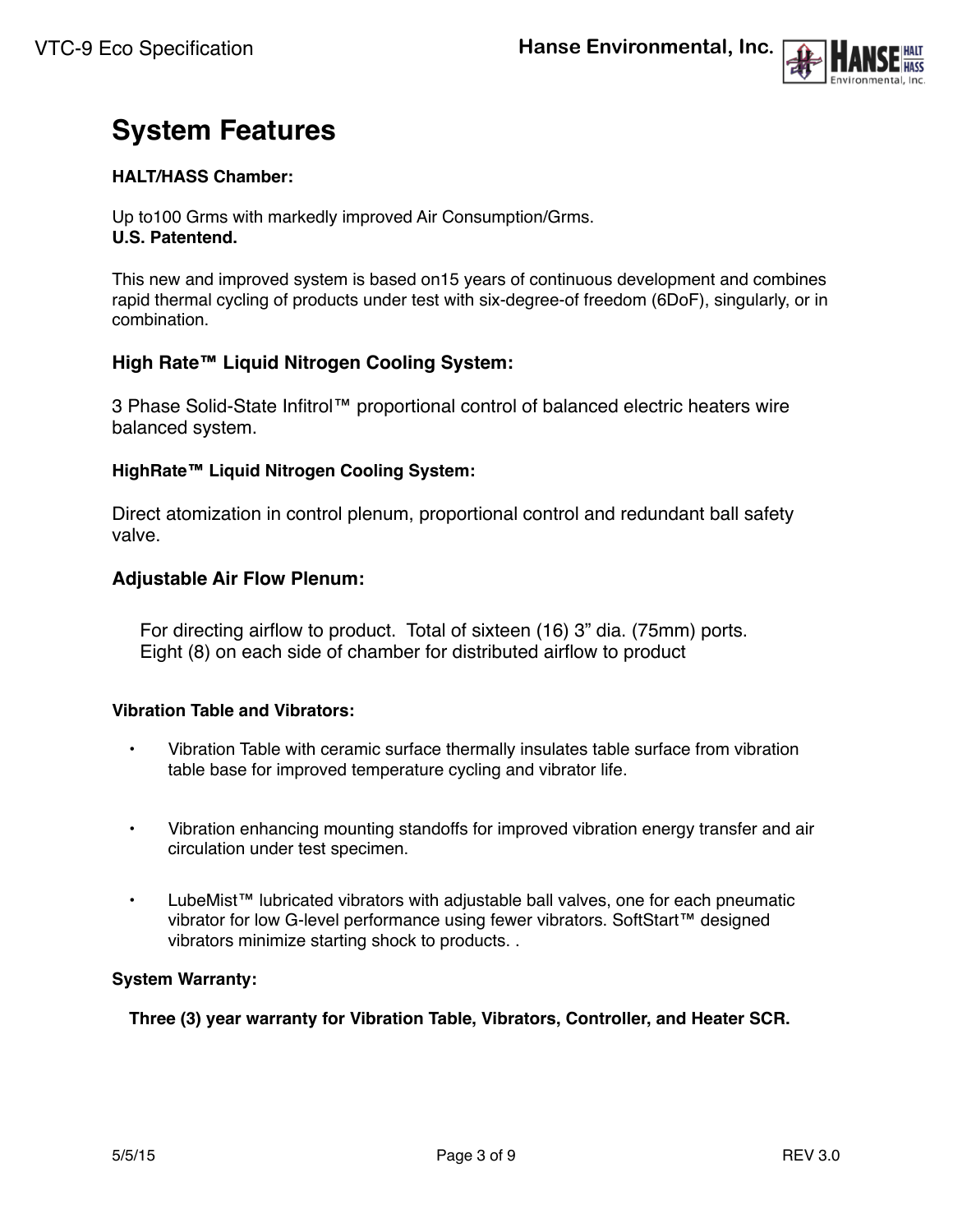

# <span id="page-3-0"></span>**Summery of Hanse Chamber Features**

| <b>CHAMBER FEATURES</b>                                      | <b>Hanse</b> |
|--------------------------------------------------------------|--------------|
| Pressurized plenum                                           | X            |
| Proportional heating, Cooling, and vibration 4-20ma          | X            |
| SCR heater control and breaker isolated                      | X            |
| Breakers on all 3 phases lines                               | X            |
| All instruments and related board on breakers                | X            |
| Watch Dog circuit available on request                       | X            |
| Front Panel Display and manual control                       | X            |
| Programable maintenance PLC optional                         | X            |
| Interlocked safeties doors, fans, heat, cool, vibration      | X            |
| Balanced heater system                                       | X            |
| 3 Phase monitored for phase loss and balance                 | X            |
| Fans monitored and interlocked for running                   | X            |
| Heaters and LN2 interlocked to fans running                  | X            |
| Timer to hold heat, cool, and vibration until fans running   | X            |
| Electrical meets all NEC code with UL / CE marked components | X            |
| Chamber vented by two 6" vent on top                         | X            |
| Positive dry air purge in chamber, can be changed to GN2     | X            |
| Two 20" x 20" Window                                         | X            |
| Optional window on side                                      | X            |
| Halogen 120VAC adjustable lights                             | X            |
| FM approved High/Low Limit control with user set able        | X            |
| Multi point manual operated door latch points                | X            |
| Galvanneal Paintlok™ external liner                          | X            |
| Over sized hinges for door stability                         | X            |
| All wires and terminals clearly labeled                      | X            |
| Full set of wiring and air schematics                        | X            |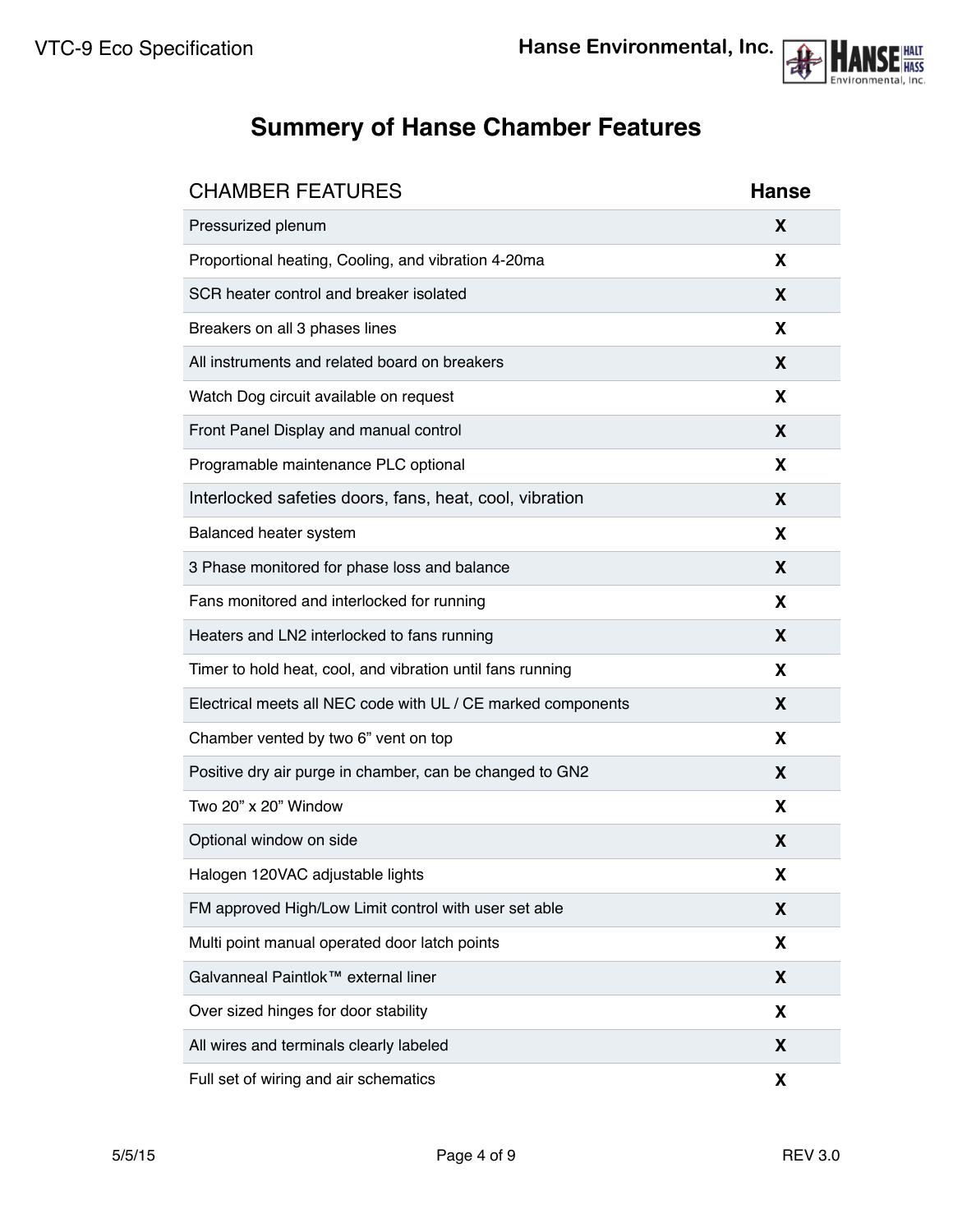

# <span id="page-4-0"></span>**Summery of Hanse Vibration Features**

| <b>VIBRATION FEATURES</b>                          | <b>Hanse</b> |
|----------------------------------------------------|--------------|
| Range of vibration 0 to 100 GRMS (25-30°C)         | X            |
| Easy Self starting vibrators                       | X            |
| Self oiling vibrator system                        | X            |
| High tempter hose with bulk head fittings          | X            |
| Easy removable hose (JIC fitting)                  | X            |
| Ball valve control on each vibrator                | X            |
| Harden piston for long life and low wear           | X            |
| Low air consumption vibrator                       | X            |
| Vibrators work in -100° to +200° C environment     | X            |
| Requires clean dry air                             | X            |
| Balanced vibrators for load size                   | X            |
| Vibrators able to be retrofit to other systems     | X            |
| Three (3) size vibrators available                 | X            |
| Precision air control regulators                   | X            |
| insulated vibration table                          | X            |
| Stainless steel mounting insert 3/8-16 or M10      | X            |
| Full table surface no restrictions                 | X            |
| Ceramic cover insulation                           | X            |
| Gasket around table from environmental compartment | X            |
| 3 Year warranty on table and vibrators             | Χ            |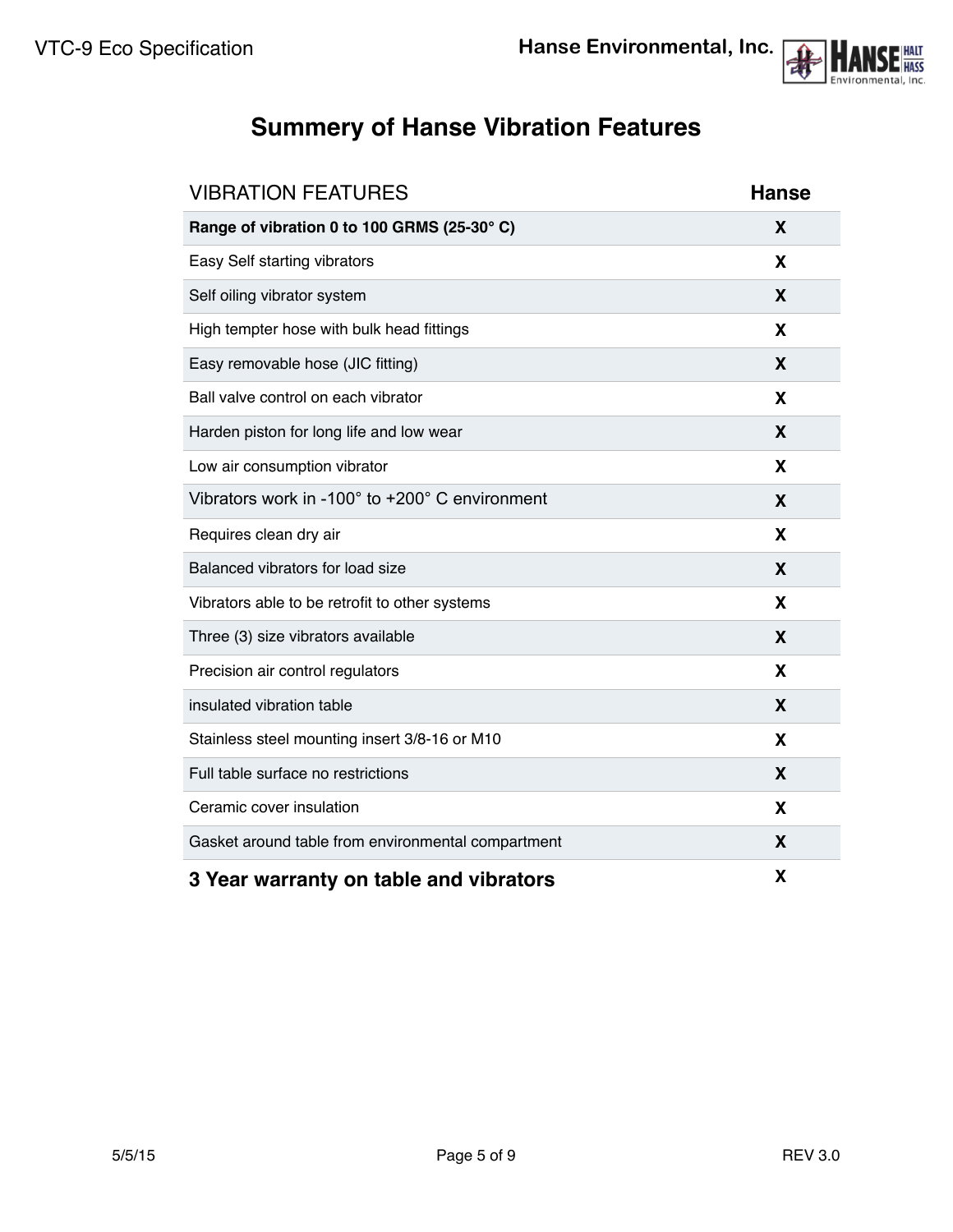

## **Performance**

## <span id="page-5-0"></span>**1.1 Temperature:**

- **1.1.1 Range:** -100° to +200° C
- **1.1.2 Product Change Rate:** 70° C/min (-65° to +100° C).
- **1.1.3 Stabilization:** ± 1° C after stabilization. (Stabilization < 2 minutes).
- **1.1.4 Cooling:** Liquid Nitrogen (LN2) direct injection.
- **1.1.5 Heating:** 99 KW Nichrome wire heaters, SCR controlled.
- **1.1.6 Thermocouples:** One (1) air, one (1) for specimen.

## **1.2 Vibration:**

- **1.2.1 Tri-Axial:** Six-Degree-of-Freedom (6DoF) Vibration, non-coherent broadband vibration 10-10,000Hz, up to 100 Grms, at 25° to 30°C with unloaded table. 90% of vibration energy in 5-4000Hz for maximum low energy in low frequency range.
- **1.2.2 Table:** 36" x 36" (914mm x 914mm) with eighty one (81) 3/8-16 sixty four (64) (M10) standoff mounting inserts.
- **1.2.3 Accelerometers:** One (1) Model Dytran 3030B5, 500 GRMS Range with cable and three axes mounting block.
- **1.2.4 Vibration Actuators:** Four (4) Large and Five (5) Medium pneumatically actuated. Table vibration, ± 1 Grms within one (1) achieving Set Point.
- **1.2.5 Maximum Load:** 700 lbs.(317 kg)

# **Chamber Construction**

## <span id="page-5-1"></span>**2.1 Interior:**

- **2.1.1 Upper Position:** 42"W x 42"D x 38"H (1067mm x 1067mm x 965mm)
- **2.2 Exterior:** 68.25"W x 61"D x 98"H (1734mm x 1549mm x 2489mm)
- **2.3 Doors:** Two (2), Front and rear.
- **2.4 Windows:** Two (2) Tempered Multi-pane 20" x 20". One (1) in each door. Heated to prevent condensation
- **2.5 Light:** Three (3) lights
- **2.6 Ports:** Three (3) 6"dia. (150mm) for customer use.
- **2.7 Insulation:** Hanse's exclusive multilayer staggered insulation for superior thermal and noise insulation.
- **2.8 Sound Level:** At 10 GRMS, nominally 68 dBA @ 1 meter.
- **2.9 Weight:** Less then 4,000 lbs (TBD)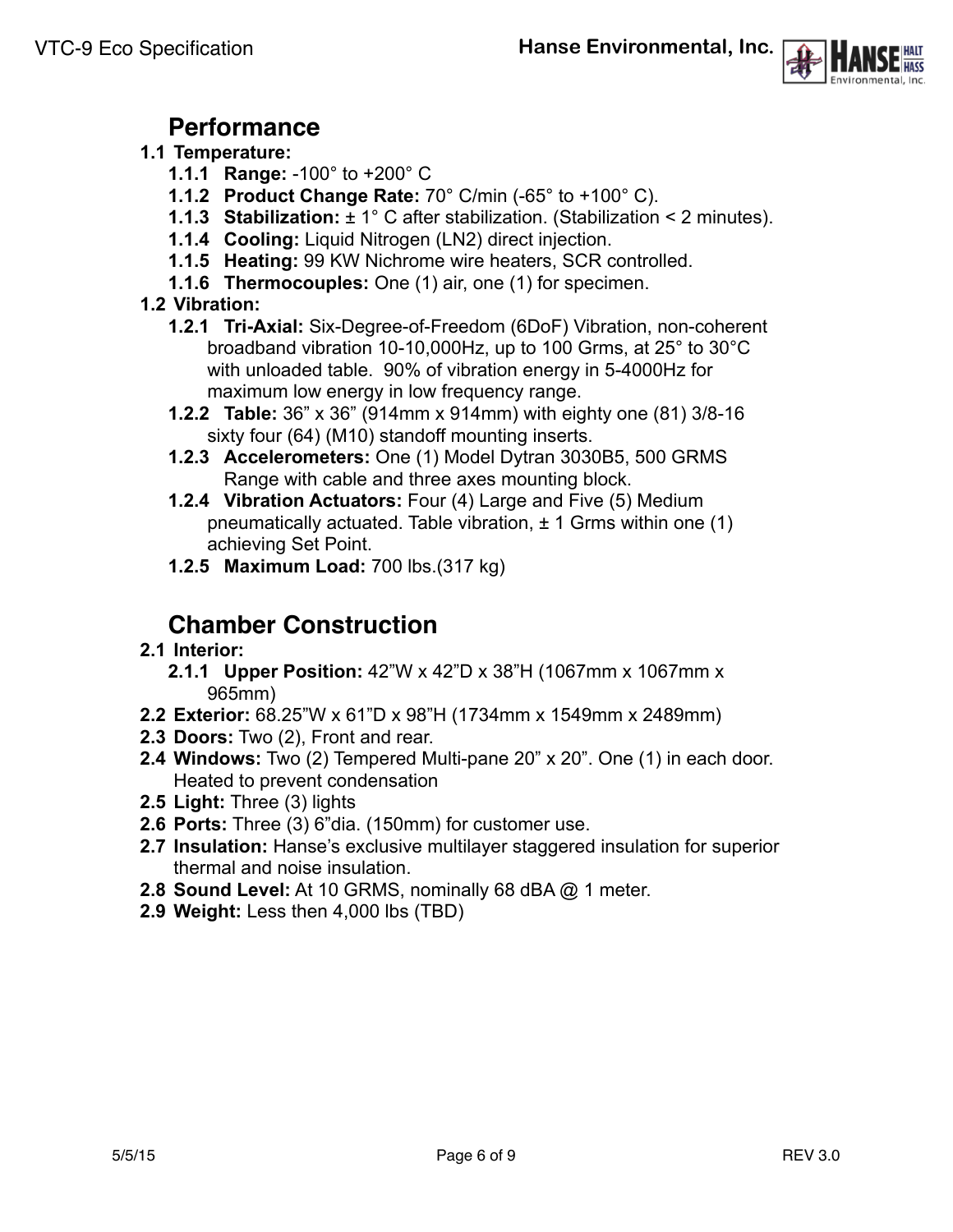

## <span id="page-6-0"></span>**Instrumentation**

- **3.1 Programmable Temperature and Control:** Programmable temperature ramps. Closed loop cascade temperature control of product under test including Ethernet interface. HALT step-stress templates included for easy HALT chamber programming.
- **3.2 Thermocouples:** One (1) for temperature control and one (1) for product response.
- **3.3 Programmable Vibration Control:** Programmable vibration ramps, GRMS level, and test duration all synchronized with the temperature controller.
- **3.4 Accelerometers:** One (1) accelerometer, cable and 3 axes mounting block provided. Optional analysis package allows up to 12 accelerometers to be monitored.
- **3.5 Com Ports:** Ethernet

## **Software**

<span id="page-6-1"></span>**4.1 ProcessView HV:** For temperature and vibration programming and control.

## **Safety**

- <span id="page-6-2"></span>**5.1 Door Interlocks:** Door Interlocks shut off system operation.
- **5.2 Emergency Power Off (EPO):** EPO activation shuts off system operation
- **5.3 Over/Under Limit:** FM approved limit with stand-alone air sensor.

## **Utilities**

- <span id="page-6-3"></span>**6.1 Electric:** 480V 3 Ph 125 FLA
- **6.2 Liquid Nitrogen:** 1/2" (13mm) Supply 40/50 psig
- **6.3 Compressed Air:** 1" (19 mm) Supply 120 psig, 120 SCFM
- **6.4 Exhaust Ports:** Two (2) 6" (150mm) Dia. vented to outside.

## **Installation**

- <span id="page-6-4"></span>**7.1** The customer is responsible for unloading system and rigging into place.
- **7.2** Utilities and services necessary for system operation, electrical, LN2, compressed air, exhausts, etc. shall be provided by customer and connected to the system.
- **7.3** Any leasehold improvements or building alterations are the responsibility of the customer.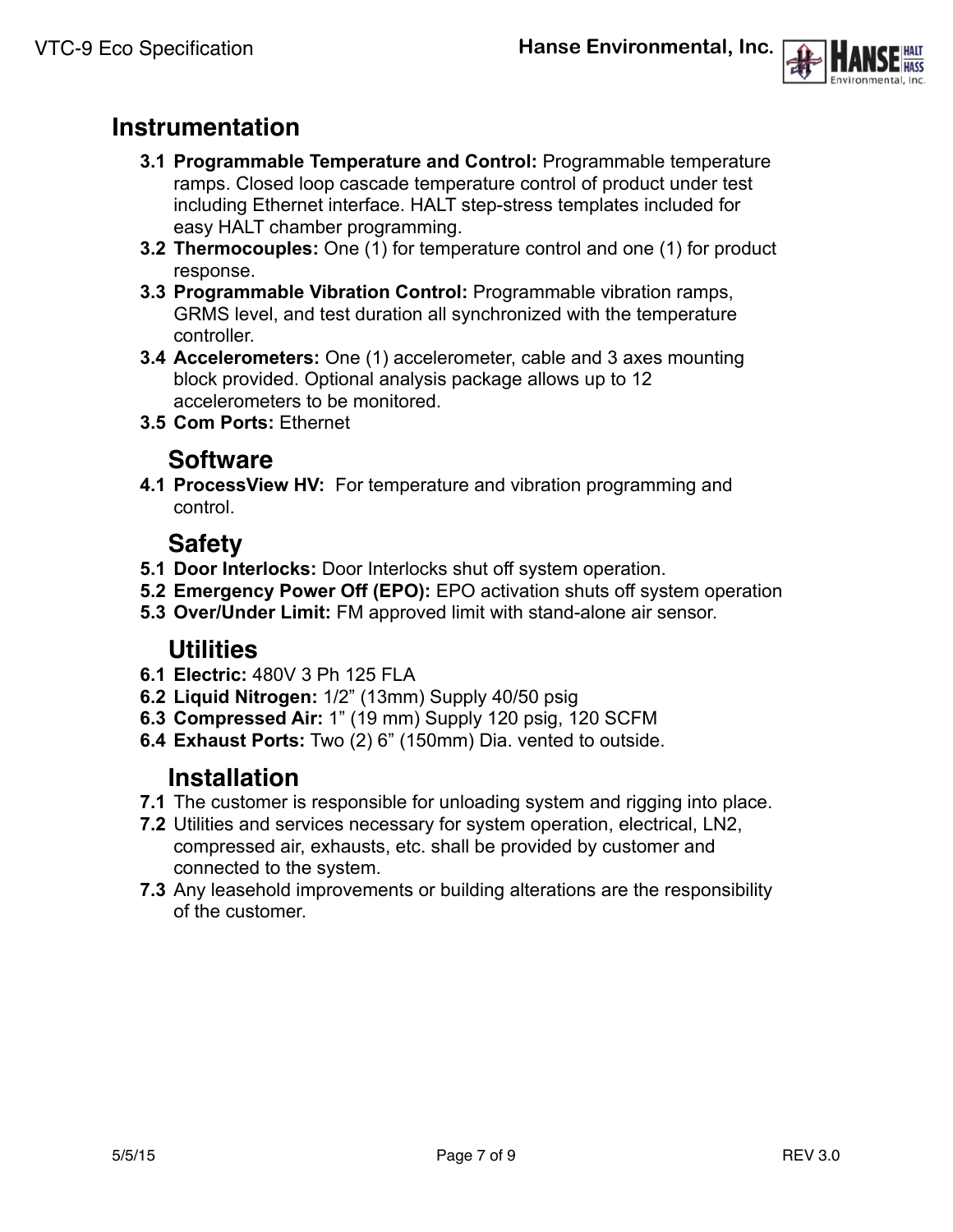

# <span id="page-7-0"></span>**Options**

- **8.1 Humidity:** Direct Injection, 10 to 85% RH from 25° to 65° C, Capacitance Sensor.
- **8.2 WebDaq 504:** Vibration Analyzer Data Logger with 4 Accelerometer channels.
- **8.3 Additional Universal Inputs:** Up to 24 monitored and data logged universal inputs. Thermal Couple, RTD, Voltage, mA.
- **8.4 Additional Accelerometer:** Model Dytran 3030B5, 500 Grms Range with cable.
- **8.5 Additional Mounting Block:** Three axes.
- **8.6 Vibration Fixtures:** Specially designed for HALT/HASS applications.
- **8.7 LN2 System:** Complete installation, piping and controls.
- **8.8 Anti Condensate:** Heaters to assist in frost or condensation on door and external surface of chamber.
- **8.9 Stand-Alone:** 
	- **8.9.1** Temperature Cycling Chambers
	- **8.9.2** Six- degree-of-vibration (6dof) Vibration Tables
- **9.0 Caster wheels:** Caster with leveling foot, one person operated
- Note: Specifications are subject to change without notice. Any Hanse chamber can be modified to fit your requirements.